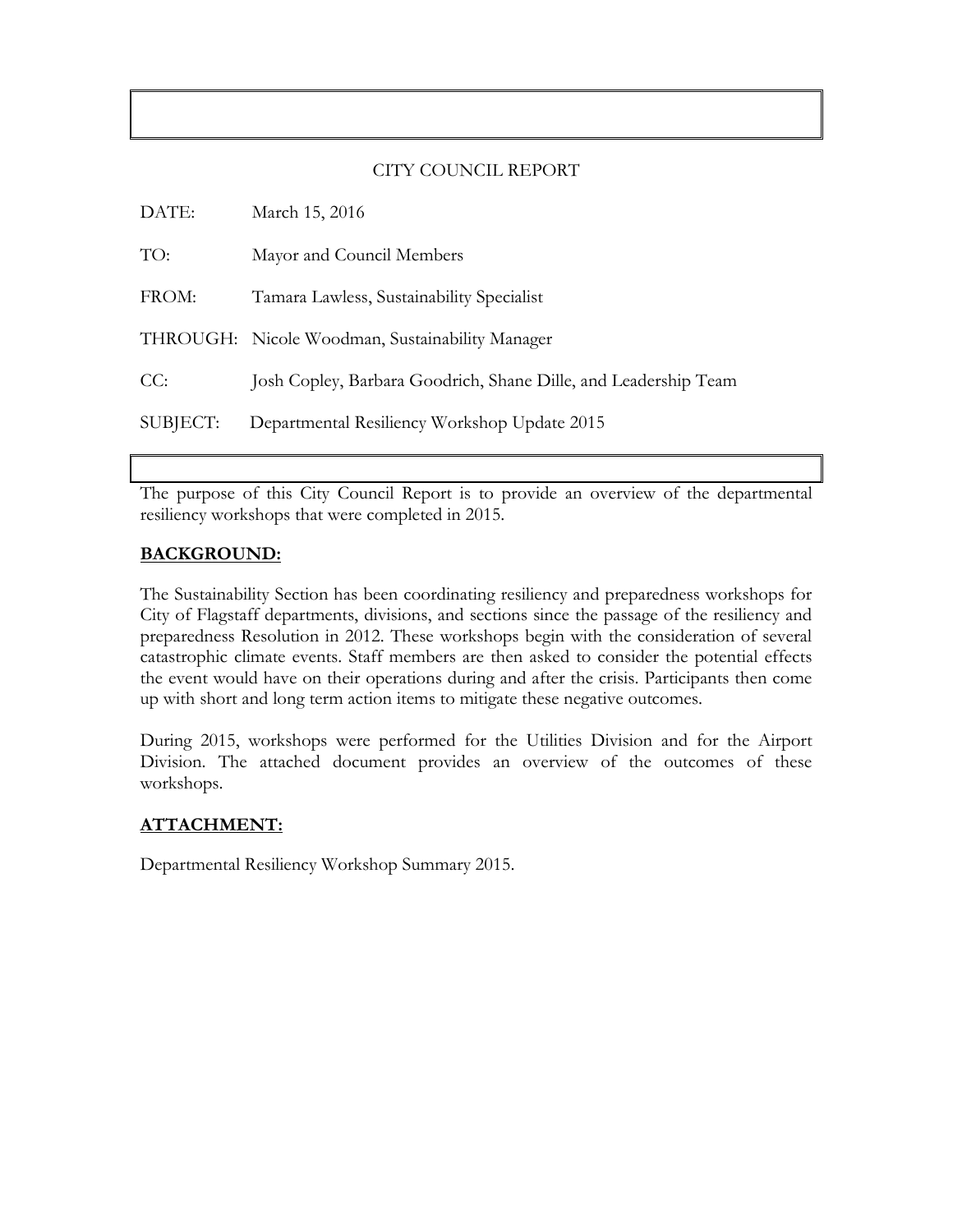# **Departmental Resiliency Workshop Summary 2015 City of Flagstaff - Sustainability Section**

# **Summary**

The Sustainability Section has been coordinating resiliency and preparedness workshops for City of Flagstaff departments, divisions, and sections since the passage of the resiliency and preparedness Resolution in 2012. These workshops begin with the consideration of several catastrophic climate events. Staff members are then asked to consider the potential effects the event would have on their operations during and after the crisis. Participants then come up with short and long term action items to mitigate these negative outcomes.

During 2015, two workshops were performed for the Utilities Division and for the Airport Division. This document provides an overview of the outcomes of these workshops.

# **Core Recommendations**

The Utilities Division provides critical infrastructure for the Flagstaff community, while the Airport provides a critical service, and improving the long term resilience of both operations is essential.

Several pressing actions that must be taken to ensure the long term resiliency of Utilities operations are the incorporation of Low Impact Development (LID) standards into all planning and engineering processes, and the assurance of power to critical equipment through redundant generators. In the long term, improved communication within the organization and with outside agencies will allow for arranged and established responses to climate-related emergencies. The division is also preparing to package files and outreach messaging together for rapid response.

The Airport Division personnel engage in rigorous training year-round to ensure preparedness for emergency situations, including those related to the changing climate. Though there are some smaller actions that could be taken to improve the resiliency of their operations, their largest vulnerability is staffing. Though their day to day operations are able to be fully covered, in an emergency their staffing levels would be inadequate to cover the required tasks for anything larger than a moderate crisis. Additional personnel would ensure that an emergency, such as a damaged aircraft resulting from an extreme weather event, would be handled without additional risk to the health and safety of staff and civilians.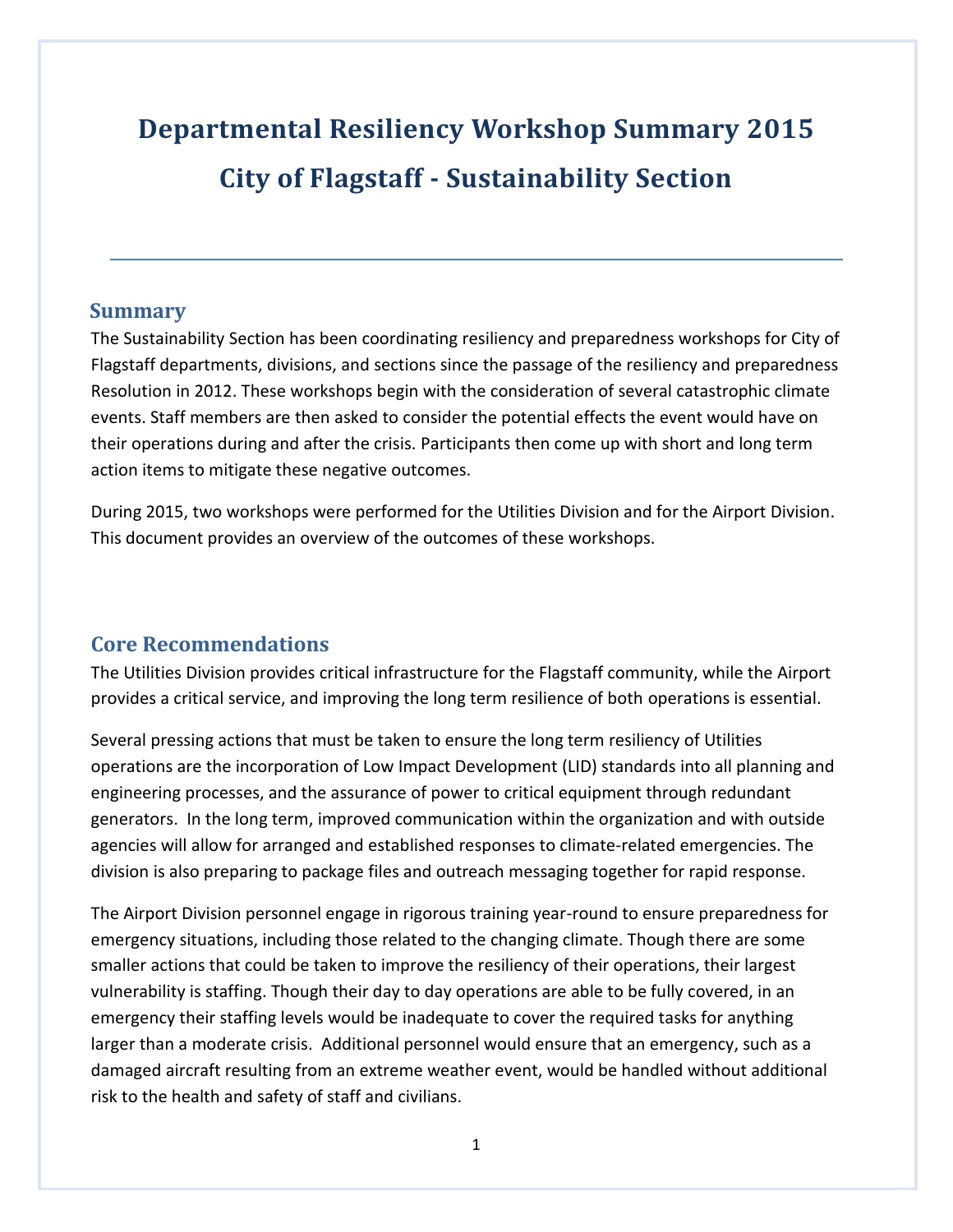# **Utilities Division – May 2015**

The Utilities Division resiliency and preparedness workshop began with the consideration of two catastrophic climate events: a large scale fire in the Upper Lake Mary region and an extreme monsoon rain event with significant flooding and infiltration into the stormwater and wastewater systems.

# **Scenario 1 – Upper Lake Mary Forest Fire**



# **Short Term Impacts**

- 1. Upper Lake Mary wells shut down
- 2. Lake Mary Water Treatment plant shut down
- 3. Well fields and equipment damaged or destroyed
- 4. Lake Mary booster pump damaged or destroyed
- 5. Implement Water Availability Strategy 2 or 3

# **Long Term Impacts**

- 1. Watershed damage
- 2. Upper Lake Mary dredging requirements
- 3. Implement Water Availability Strategy 2 or 3 while infrastructure is repaired
- 4. Additional staff to engineer solutions and operate Lake Mary Treatment Plant
- 5. Plant upgrades to deal with sedimentation

| <b>Action</b>                       | <b>Staff Time / Funding Required</b> | <b>Priority</b> |
|-------------------------------------|--------------------------------------|-----------------|
| Two backup generators to continue   | \$1 Million                          | High            |
| operations in case of APS           |                                      |                 |
| transmission line damage            |                                      |                 |
| Package GIS files for emergency use | 40 hours staff time                  | High            |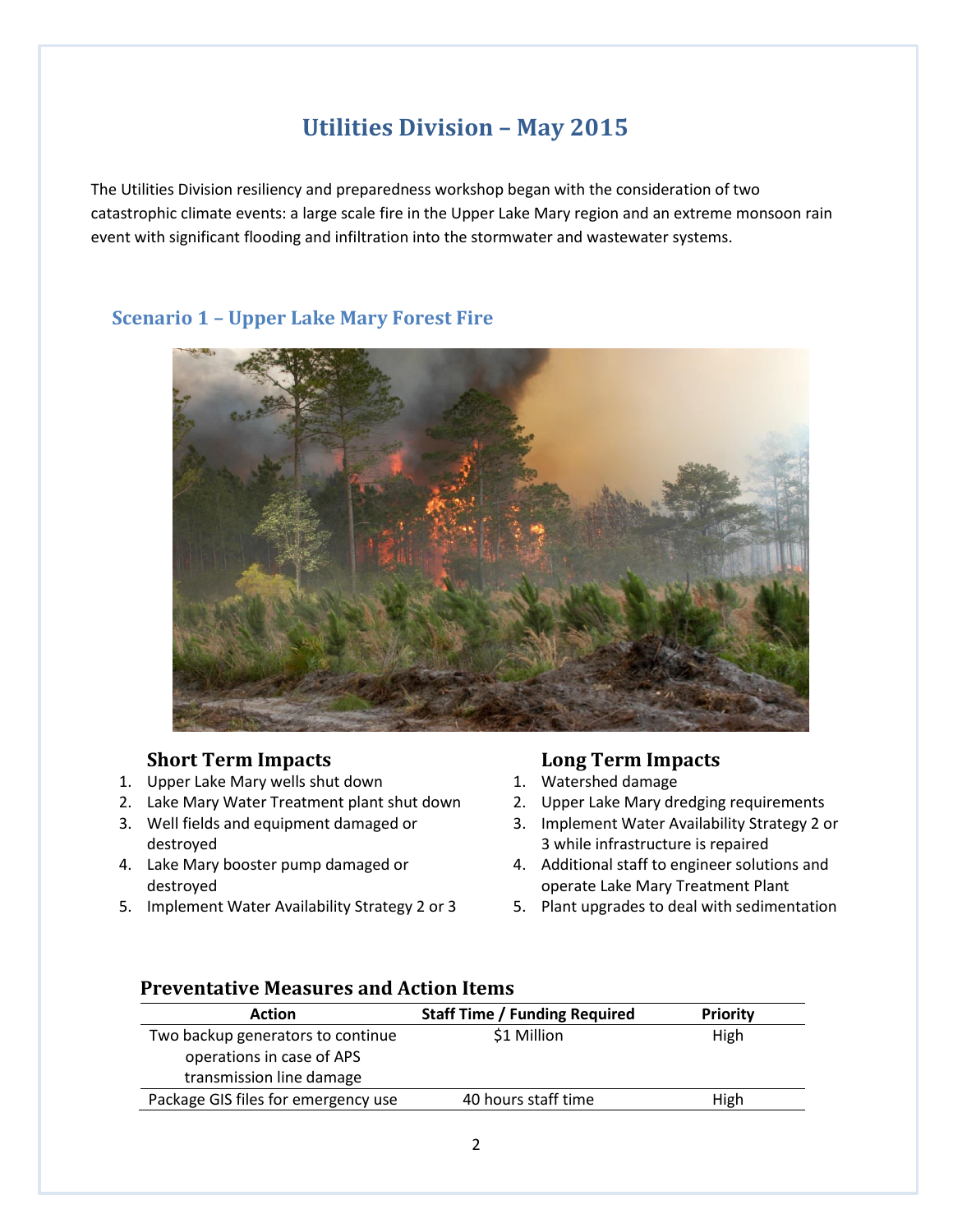| Compose public messages for        | 50 hours staff time            | High   |
|------------------------------------|--------------------------------|--------|
| emergency use                      | \$5,000 for outreach materials |        |
| Establish active fire safety       | 40 hours staff time            | Medium |
| protocols with Utilities staff and |                                |        |
| fire personnel from COF and        |                                |        |
| <b>Coconino National Forest</b>    |                                |        |
| Acquire additional Forest Service  | \$1.6 Million                  | Low    |
| land for a settling pond at Lake   | (Proposed for FY18)            |        |
| Mary Treatment plant               |                                |        |

# **Scenario 2 – Extreme Monsoon Event**



# **Short Term Impacts**

- 1. Community demand for sandbags
- 2. Increased emergency response time for affected streets and structures
- 3. Extreme stormwater surge into water treatment plant
- 4. Damage to community and utility infrastructure
- 5. Manhole failures resulting in raw sewage spillage into community

# **Long Term Impacts**

- 1. Repairs to community and stormwater infrastructure
- 2. Long-term damage to treatment facility
- 3. Erosion of vulnerable areas
- 4. Removal of sediment from streets and other community locations
- 5. Water quality violations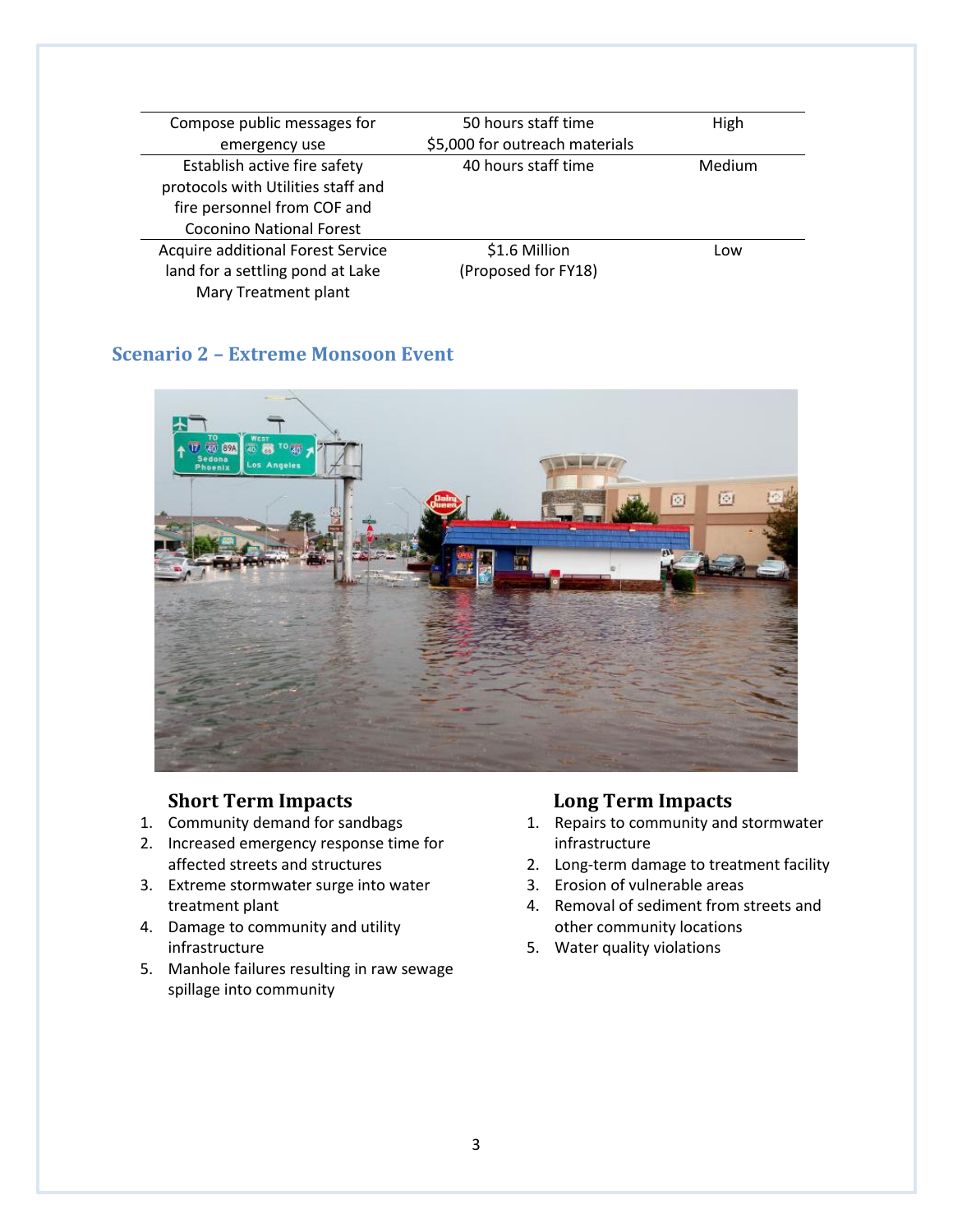| <b>Action</b>                   | <b>Staff Time / Funding Required</b> | <b>Priority</b> |
|---------------------------------|--------------------------------------|-----------------|
| LID methods incorporated into   | 1,040 hours at PM level              | High            |
| engineering standards           |                                      |                 |
| Files packaged together for     | 30 hours staff time                  | High            |
| emergency utilization           |                                      |                 |
| Communication to residents in   | 50 hours staff time                  | High            |
| problem areas                   | \$5,000 for outreach materials       |                 |
| Preemptive sandbag              | \$5,000 annually                     | High            |
| production and distribution     |                                      |                 |
| Cross training with Streets and | 20 hours annually                    | Medium          |
| Fire for emergency response     |                                      |                 |
| Increased density of rain       | \$3,500 annually                     | Medium          |
| gauges                          |                                      |                 |
| Upgrade to appropriately        | \$1 Billion                          | Medium          |
| sized Stormwater                |                                      |                 |
| infrastructure                  |                                      |                 |
| 500 rain gardens                | \$500,000                            | Low             |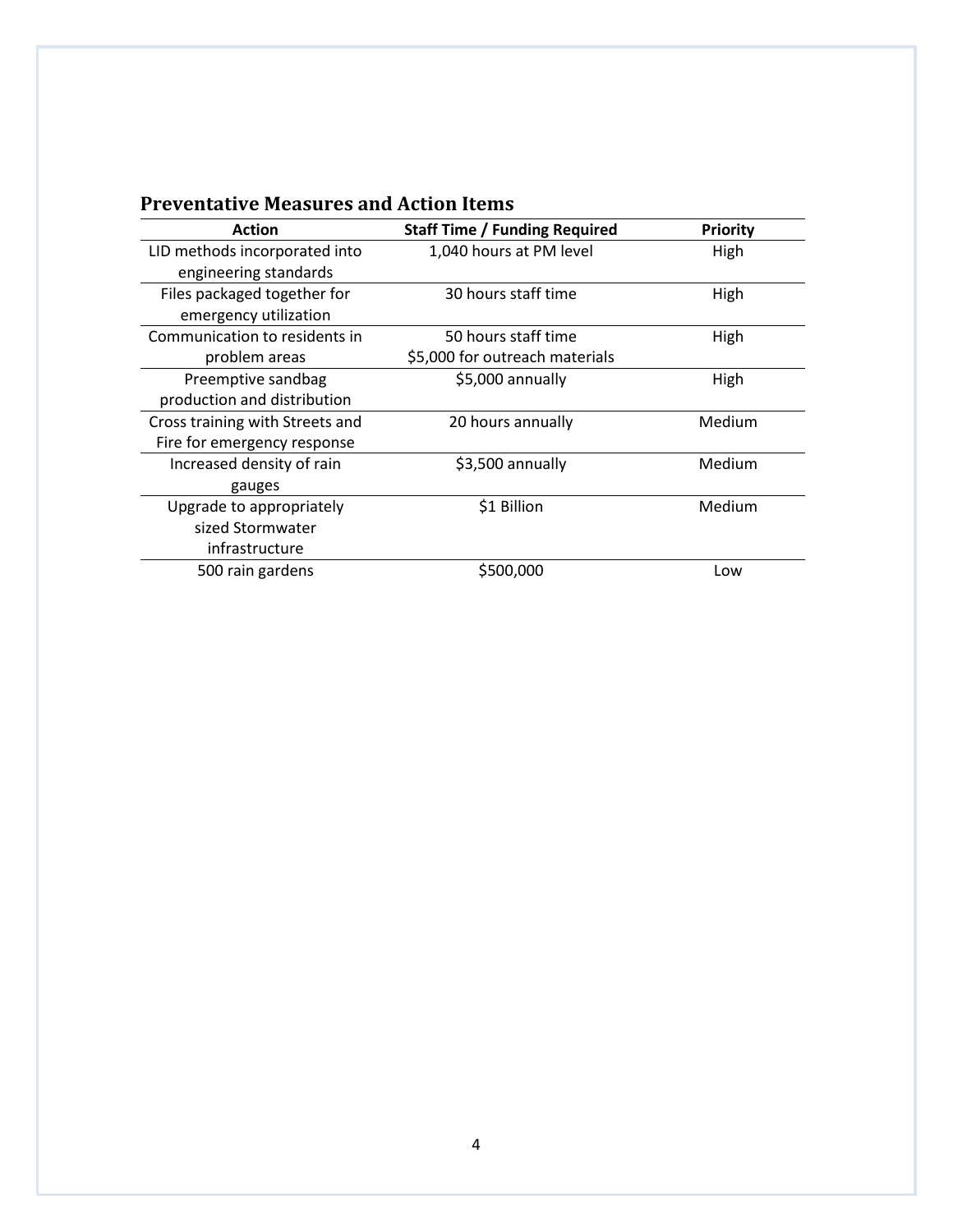# **Airport Division – October 2015**

The Airport Division resiliency and preparedness workshop began with the consideration of three catastrophic climate events: an extreme wind event with power loss, an extreme snowfall event, and a forest fire on the property adjacent the airport.

# **Scenario 1 – Extreme Wind Event with Power Loss**

# **Short Term Impacts**

- 1. Flight cancellations, including medical helicopter flights
- 2. Damage to aircraft on runway or parked outside

### 3. Debris buildup near buildings and structures

4. Inadequate staffing to keep facility operational

# **Long Term Impacts**

1. Insurance claims for damaged aircraft

| Action                  | <b>Staff Time / Funding Required</b> | <b>Priority</b> |
|-------------------------|--------------------------------------|-----------------|
| Add three staff to ARFF | \$195,000 (annually)                 | High            |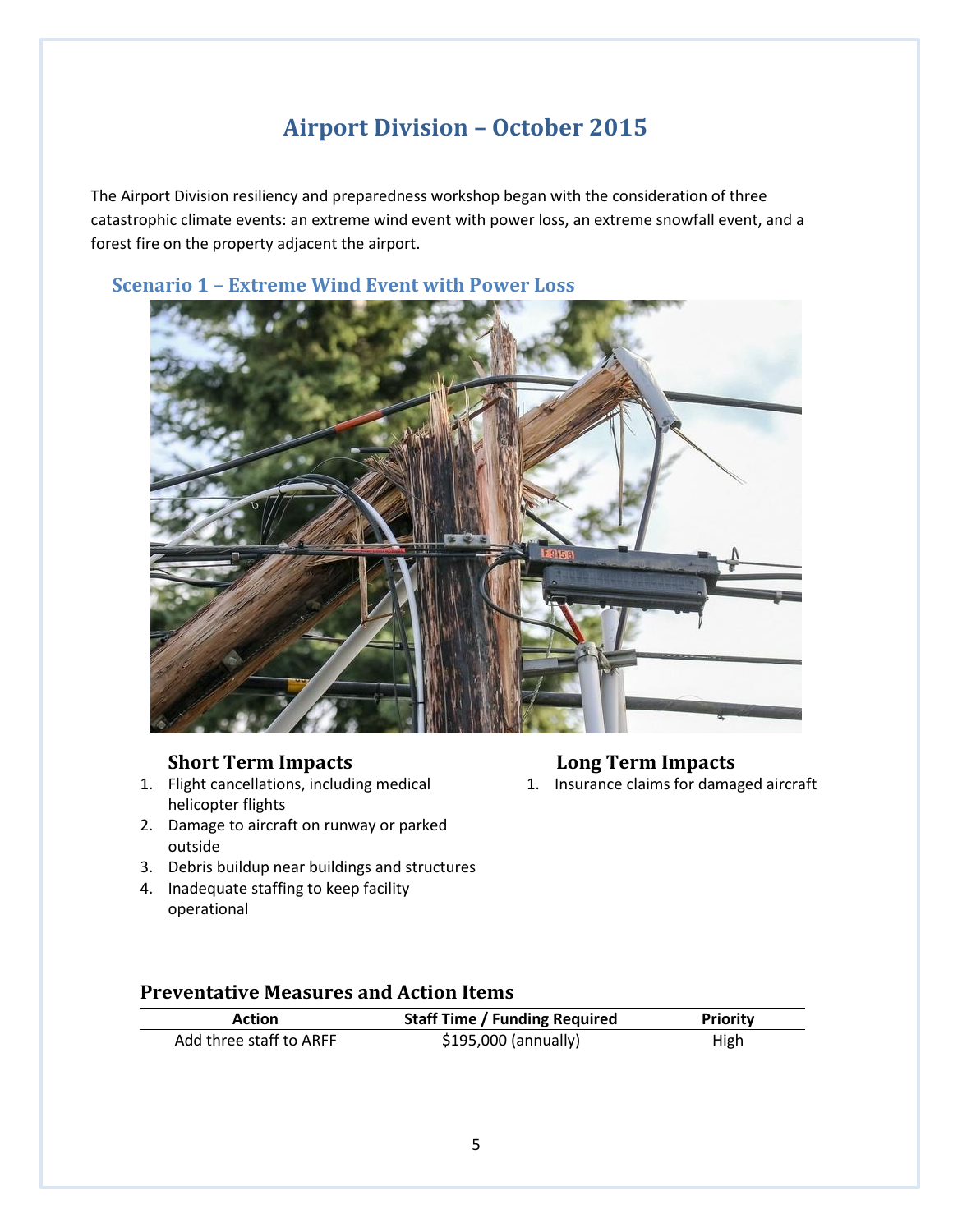# **Scenario 2 – Extreme Snowfall Event**



# **Short Term Impacts**

- 1. Terminal shut down for commercial flights
- 2. Flight cancellations, including medical helicopter flights
- 3. All essential personnel required to keep runways clear
- 4. Terminal roof requires manual snow removal
- 5. Employee fatigue personnel must be ready for fire suppression as soon as flights resume

# **Long Term Impacts**

1. Repairs to infrastructure

| <b>Action</b>                 | <b>Staff Time / Funding Required</b> | <b>Priority</b> |
|-------------------------------|--------------------------------------|-----------------|
| Fair hiring practices with PW | 10 hours staff time annually         | High            |
| Emergency food supplies at    | \$500 annually                       | Medium          |
| ARFF                          |                                      |                 |
| Preventative maintenance on   | 200 hours staff time annually        | Medium          |
| equipment                     |                                      |                 |